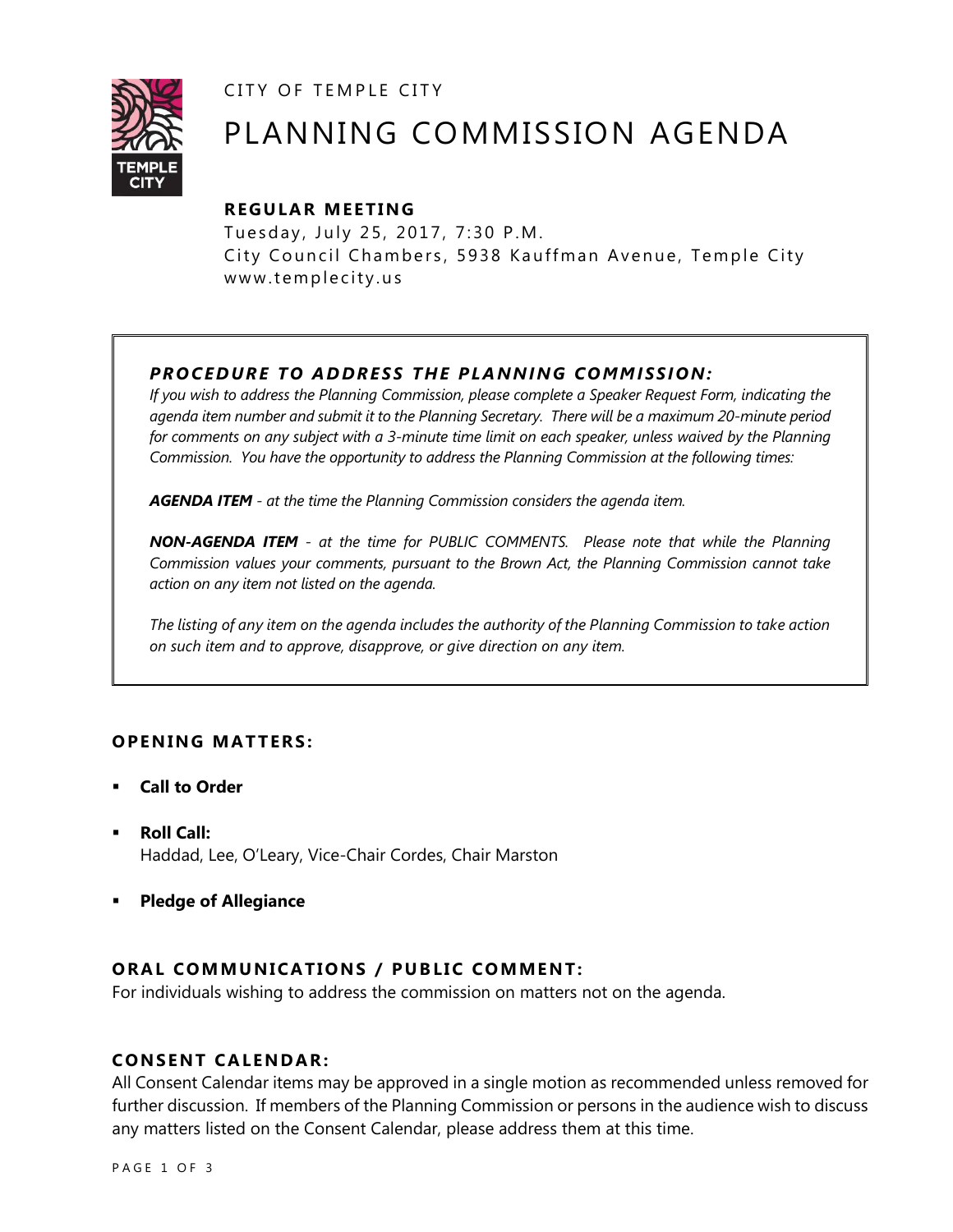**1.** [Planning Commission Meeting of July 11, 2017](https://ca-templecity.civicplus.com/DocumentCenter/View/8806)

## **PUBLIC HEARING ITEMS: NONE**

### **D ISCUSSION ITEMS:**

**2. File: PL 17-865.** [Draft Mid-Century General Plan, Crossroads Specific Plan, and Environmental](https://ca-templecity.civicplus.com/DocumentCenter/View/8807)  [Impact Report.](https://ca-templecity.civicplus.com/DocumentCenter/View/8807) 

Address: Citywide

Recommendation: Receive the Staff Report and provide comment on the Draft Mid-Century General Plan, Crossroads Specific Plan, and Environmental Impact Report (EIR), noting that the close of the public comment period is August 8, 2017.

Project Planner: Scott Reimers sreimers@templecity.us

## **FUTURE AGENDA ITEMS AND REPORTS:**

#### **3. Planning Manager's Report**

Update on current projects and future agenda items.

#### **4. Comments from Commissioners**

### **ADJOU RNMENT:**

**5.** Adjourn to the Planning Commission Meeting of August 8, 2017 at 7:30 p.m., City Council Chambers, Civic Center, 5938 Kauffman Avenue, Temple City.

If you wish to appeal any decision of the Planning Commission, you must do so within fifteen (15) days of the Planning Commission action. Please contact the Community Development Department for information regarding the appeal process.

If you challenge any action of the Planning Commission in court, you may be limited to raising only those issues you or someone else raised at the public hearing described in this notice, or in written correspondence delivered to the Planning Commission at, or prior to, the public hearing.